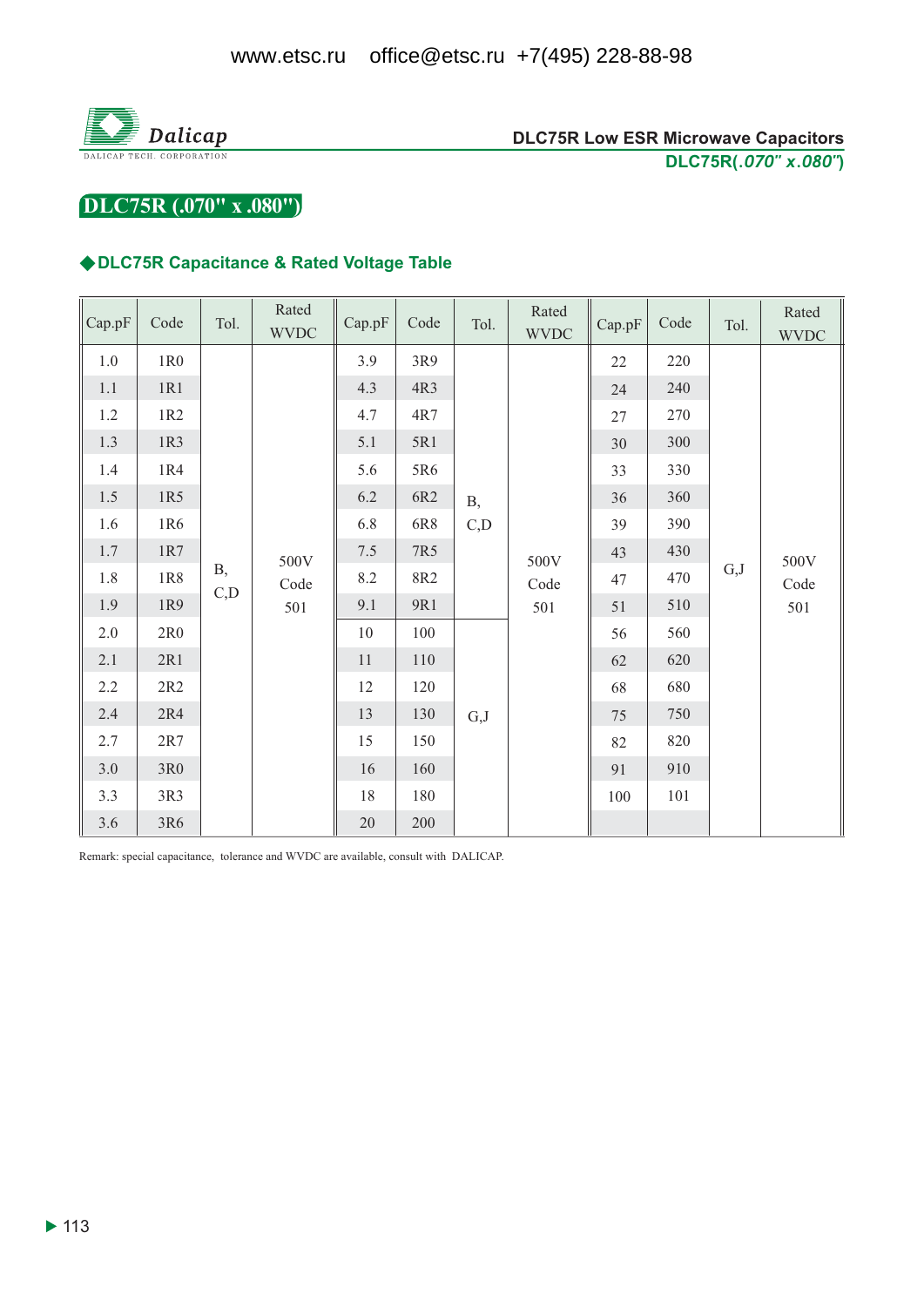

## ◆ DLC75R Chip Dimensions

unit:inch(millimeter)

|        |       |                 |                                      | Plated                               |                       |                                      |                 |
|--------|-------|-----------------|--------------------------------------|--------------------------------------|-----------------------|--------------------------------------|-----------------|
| Series | Term. | Type / Outlines | Length                               | Width                                | Thickness             | Overlap                              | Material        |
|        | Code  |                 | (Lc)                                 | $(W_c)$                              | (Tc)                  | (B)                                  |                 |
| DLC70R | W     | To<br>Chip      | $.070 \pm .006$<br>$(1.78 \pm 0.15)$ | $.080 \pm .010$<br>$(2.03 \pm 0.25)$ | .120<br>(3.04)<br>max | $.200 \pm .010$<br>$(0.50 \pm 0.25)$ | Sn/Ni<br>(RoHS) |

## ◆ Design Kits

These capacitors are 100% RoHS. Kits contain 10(ten) pieces per value; number of values per kit varies, depending on case size and capacitance.

| Kit        | Description<br>(pF) | Values $(pF)$                                                                            | Tolerance                |
|------------|---------------------|------------------------------------------------------------------------------------------|--------------------------|
| DKDLC75R01 | $1.0 - 3.6$         | 1.0, 1.1, 1.2, 1.3, 1.4, 1.5, 1.6, 1.7, 1.8, 1.9, 2.0, 2.1, 2.2, 2.4, 2.7, 3.0, 3.3, 3.6 | $\pm 0.10pF$             |
| DKDLC75R02 | $3.6 - 20$          | 3.9, 4.3, 4.7, 5.1, 5.6, 6.2, 6.8, 7.5, 8.2, 9.1                                         | $\pm 0.10$ <sub>pF</sub> |
|            |                     | 10, 11, 12, 13, 15, 16, 18, 20                                                           | $+5%$                    |
| DKDLC75R03 | $22 - 100$          | 22, 24, 27, 30, 33, 36, 39, 43, 47, 51, 56, 62, 68, 75, 82, 91, 100                      | $\pm$ 5%                 |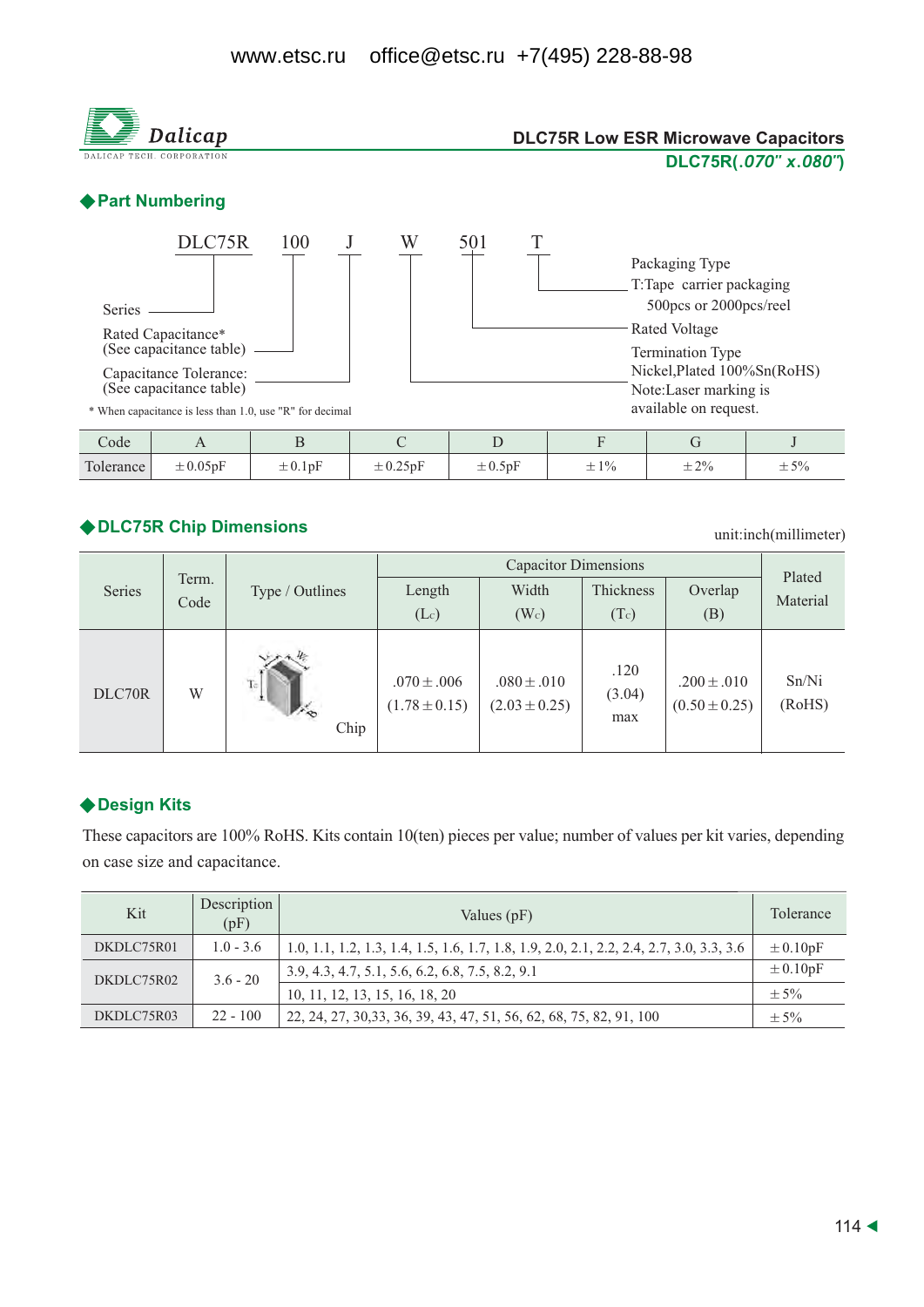

## ◆ Performance

| <b>Item</b>                           | Specifications                                                                     |  |  |  |  |
|---------------------------------------|------------------------------------------------------------------------------------|--|--|--|--|
| Quality Factor $(Q)$                  | $2.000$ min.                                                                       |  |  |  |  |
|                                       | 10 <sup>5</sup> Megohms min. @ +25 <sup>°</sup> C at rated WVDC.                   |  |  |  |  |
| Insulation Resistance (IR)            | 10 <sup>4</sup> Megohms min. $(\hat{\omega}) + 125^{\circ}\text{C}$ at rated WVDC. |  |  |  |  |
| Rated Voltage                         | 500V                                                                               |  |  |  |  |
| Dielectric Withstanding Voltage (DWV) | 250% of rated voltage for 5 seconds.                                               |  |  |  |  |
| <b>Operating Temperature Range</b>    | $-55^{\circ}$ C to +175 °C                                                         |  |  |  |  |
| Temperature Coefficient (TC)          | $0 \pm 30$ ppm/°C                                                                  |  |  |  |  |
| Capacitance Drift                     | $\pm$ 0.02% or $\pm$ 0.02pF, whichever is greater.                                 |  |  |  |  |
| Piezoelectric Effects                 | None                                                                               |  |  |  |  |

## ◆ Environmental Tests

| Item                                                                                                                                                                                                                                                                                                                                                    | Specifications                                | Method                                                                 |  |  |  |  |
|---------------------------------------------------------------------------------------------------------------------------------------------------------------------------------------------------------------------------------------------------------------------------------------------------------------------------------------------------------|-----------------------------------------------|------------------------------------------------------------------------|--|--|--|--|
| Terminal                                                                                                                                                                                                                                                                                                                                                | Termination should not pull off.              | Linear pull force exerted on axial leads soldered to                   |  |  |  |  |
| Adhesion                                                                                                                                                                                                                                                                                                                                                | Ceramic should remain undamaged.              | each terminal. 2.0lbs.                                                 |  |  |  |  |
|                                                                                                                                                                                                                                                                                                                                                         | No mechanical damage                          |                                                                        |  |  |  |  |
| Resistance                                                                                                                                                                                                                                                                                                                                              | Capacitance change: $-1.0\% \sim +2.0\%$      | Preheat device to 150°C-180°C for 60 sec.                              |  |  |  |  |
| to soldering heat                                                                                                                                                                                                                                                                                                                                       | Q > 500                                       | Dip in $260^{\circ} \pm 5^{\circ}$ C solder for $10 \pm 1$ sec.        |  |  |  |  |
|                                                                                                                                                                                                                                                                                                                                                         | I.R. $>10$ G Ohms                             | Measure after $24\pm 2$ hours cooling period.                          |  |  |  |  |
|                                                                                                                                                                                                                                                                                                                                                         | Breakdown voltage: 2.5 x WVDC                 |                                                                        |  |  |  |  |
|                                                                                                                                                                                                                                                                                                                                                         | No mechanical damage                          | MIL-STD-202, Method 107, Condition A.                                  |  |  |  |  |
|                                                                                                                                                                                                                                                                                                                                                         | Capacitance change: $\pm 0.5\%$ or 0.5pF max  | At the maximum rated temperature $(-55^{\circ}$ C and $125^{\circ}$ C) |  |  |  |  |
| Thermal<br>Q > 2000<br>Shock<br>I.R. $>10$ G Ohms<br>Breakdown voltage: 2.5 x WVDC<br>No mechanical damage<br>Capacitance change: $\pm 0.5\%$ or 0.5pF max.<br>Humidity,<br>Q > 300<br><b>Steady State</b><br>I.R. $>1$ G Ohms<br>Breakdown voltage: 2.5 x WVDC<br>No mechanical damage<br>Capacitance change: $\pm 0.3\%$ or 0.3pF max.<br>Low Voltage |                                               | stay 30 minutes.                                                       |  |  |  |  |
|                                                                                                                                                                                                                                                                                                                                                         |                                               | The time of removing shall not be more than 3 minutes.                 |  |  |  |  |
|                                                                                                                                                                                                                                                                                                                                                         | Perform the five cycles.                      |                                                                        |  |  |  |  |
|                                                                                                                                                                                                                                                                                                                                                         |                                               |                                                                        |  |  |  |  |
|                                                                                                                                                                                                                                                                                                                                                         |                                               | MIL-STD-202, Method 106.                                               |  |  |  |  |
|                                                                                                                                                                                                                                                                                                                                                         |                                               |                                                                        |  |  |  |  |
|                                                                                                                                                                                                                                                                                                                                                         |                                               |                                                                        |  |  |  |  |
|                                                                                                                                                                                                                                                                                                                                                         |                                               |                                                                        |  |  |  |  |
|                                                                                                                                                                                                                                                                                                                                                         |                                               |                                                                        |  |  |  |  |
|                                                                                                                                                                                                                                                                                                                                                         |                                               | MIL-STD-202, Method 103, Condition A, with 1.5 Volts                   |  |  |  |  |
| Humidity                                                                                                                                                                                                                                                                                                                                                | Q > 300                                       | D.C. applied while subjected to an environment of 85°C                 |  |  |  |  |
|                                                                                                                                                                                                                                                                                                                                                         | I.R. $>1$ G Ohms                              | with 85% relative humidity for 240 hours minimum.                      |  |  |  |  |
|                                                                                                                                                                                                                                                                                                                                                         | Breakdown voltage: 2.5 x WVDC                 |                                                                        |  |  |  |  |
|                                                                                                                                                                                                                                                                                                                                                         | No mechanical damage                          |                                                                        |  |  |  |  |
|                                                                                                                                                                                                                                                                                                                                                         | Capacitance change: $\pm 2.0\%$ or 0.5pF max. | MIL-STD-202, Method 108, for 1000 hours, at 125°C.                     |  |  |  |  |
| Life                                                                                                                                                                                                                                                                                                                                                    | Q > 500                                       | 200% Rated voltage D.C. applied.                                       |  |  |  |  |
|                                                                                                                                                                                                                                                                                                                                                         | I.R. $>1$ G Ohms                              |                                                                        |  |  |  |  |
|                                                                                                                                                                                                                                                                                                                                                         | Breakdown voltage: 2.5 x WVDC                 |                                                                        |  |  |  |  |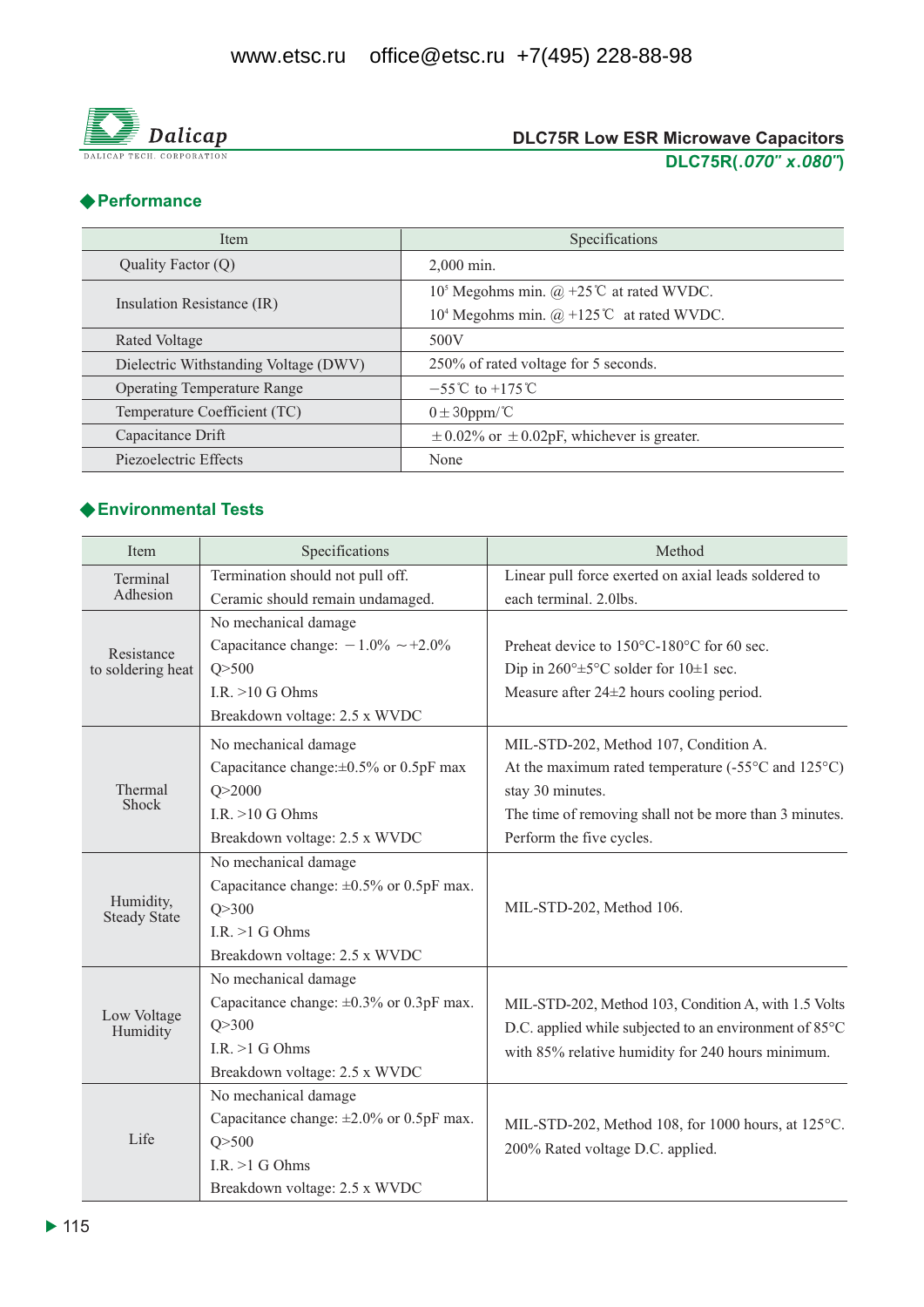

# ◆ DLC75R Performance Curve

**ESR** vs Frequency



Q vs Frequency

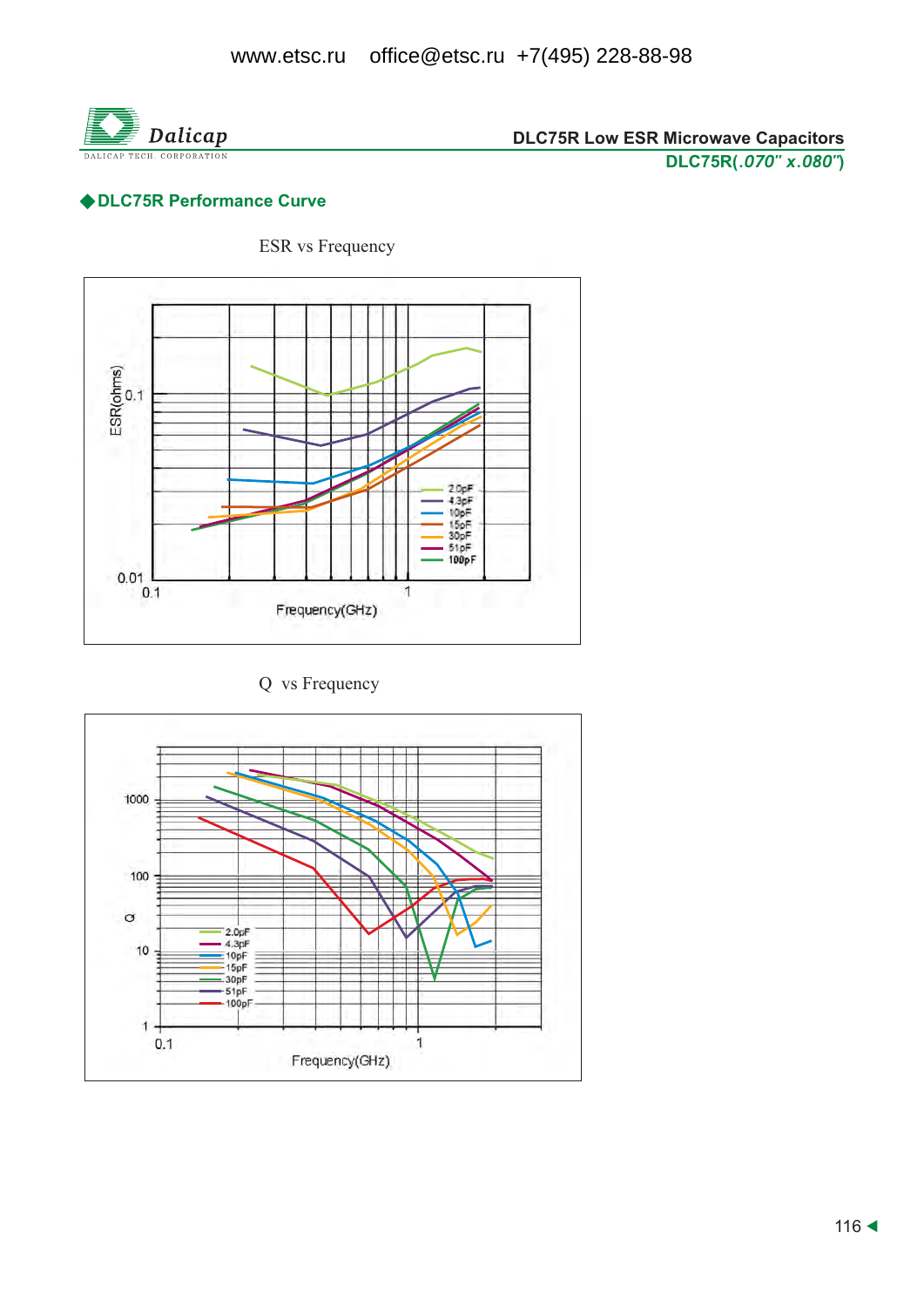

# ◆ DLC75R Performance Curve

First Parallel Resonant Frequency vs Capacitance